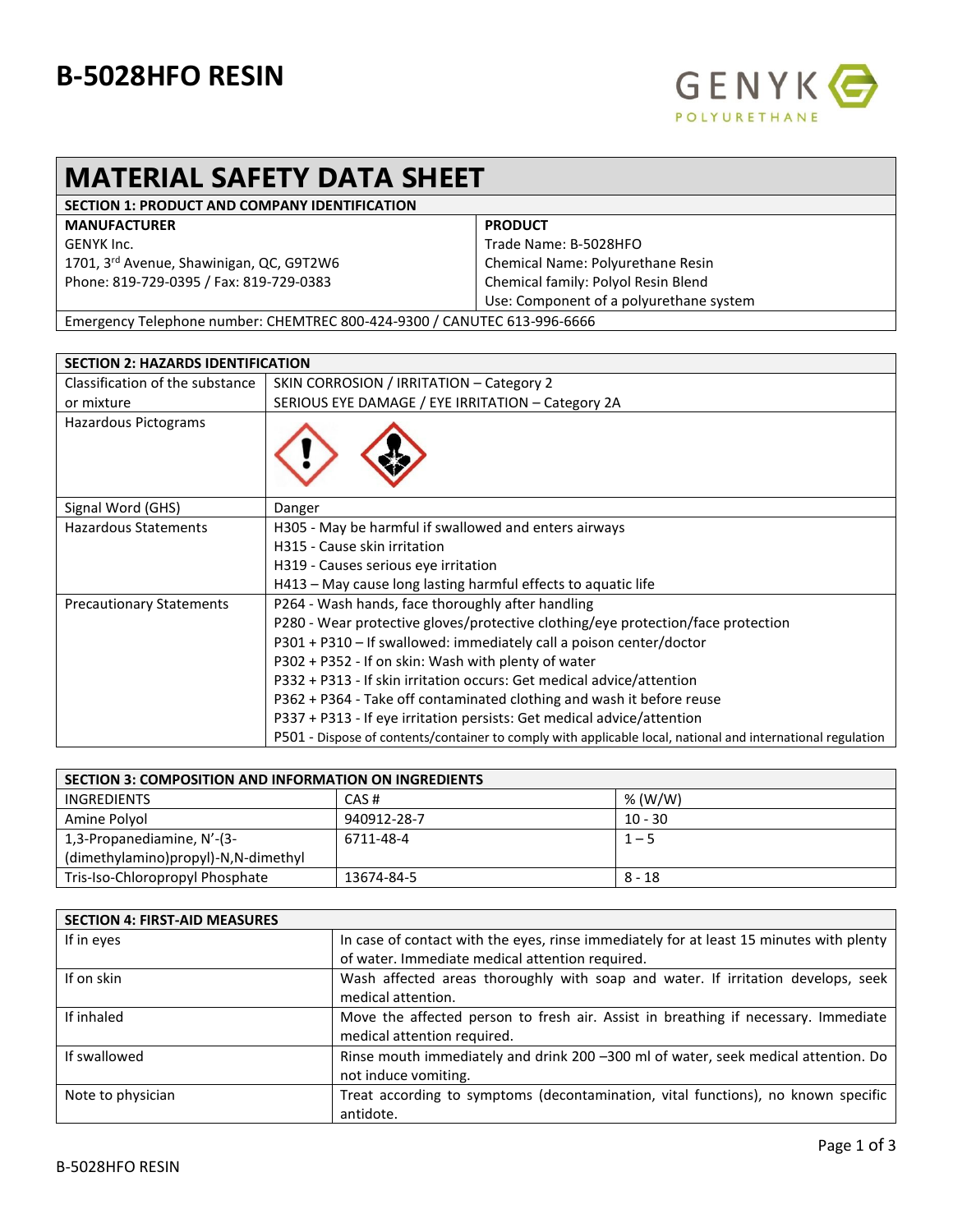| <b>SECTION 5: FIRE-FIGHTING MEASURES</b> |                                                                          |
|------------------------------------------|--------------------------------------------------------------------------|
| Flash Point                              | $>93°C$ ( $>200°F$ )                                                     |
| Suitable Extinguishing Media             | Water spray, dry powder, carbon dioxide, foam.                           |
| Hazards during fire fighting             | No particular hazard known.                                              |
| Protective equipment for firefighting    | Firefighters should be equipped with self-contained breathing apparatus. |

| <b>SECTION 6: ACCIDENTAL RELEASE MEASURES</b> |                                                                                        |  |
|-----------------------------------------------|----------------------------------------------------------------------------------------|--|
| <b>Personal Precautions</b>                   | Avoid breathing vapours. Provide adequate ventilation and use suitable protective      |  |
|                                               | equipment.                                                                             |  |
| <b>Environmental Precautions</b>              | Do not discharge into drains/surface water/groundwater.                                |  |
| Clean-up                                      | Cover with an absorbent product, scoop up and put in suitable containers for disposal. |  |
|                                               | Do not throw residues in the sewer. Dispose via a licensed waste disposal company.     |  |
|                                               | Wash the spill area with soap and water.                                               |  |

| <b>SECTION 7: HANDLING AND STORAGE</b> |                                                                                                                                                                                                                                                                                                                                                                                                                                                                                                         |
|----------------------------------------|---------------------------------------------------------------------------------------------------------------------------------------------------------------------------------------------------------------------------------------------------------------------------------------------------------------------------------------------------------------------------------------------------------------------------------------------------------------------------------------------------------|
| Storage Temperature                    | $15 - 25$ °C (59 - 77 °F)                                                                                                                                                                                                                                                                                                                                                                                                                                                                               |
| Storage Life                           | 6 months                                                                                                                                                                                                                                                                                                                                                                                                                                                                                                |
| Handling                               | Do not inhale vapors. Avoid contact with skin and eyes. Put on appropriate personal<br>protective equipment. Eating, drinking and smoking should be prohibited in areas<br>where this material is handled, stored and processed. Use only with adequate<br>ventilation and wear appropriate respirator when ventilation is inadequate. Keep the<br>product in the original container or an approved alternative made from a compatible<br>material; keep tightly closed and sealed until ready for use. |
| Safety Precautions in Storage          | Store in a dry, well-ventilated area and in tightly closed containers. Avoid extreme                                                                                                                                                                                                                                                                                                                                                                                                                    |
|                                        | heat and store away from frost.                                                                                                                                                                                                                                                                                                                                                                                                                                                                         |

| SECTION 8: EXPOSURE CONTROL / INDIVIDUAL PROTECTION |                                                                              |                                                                                   |
|-----------------------------------------------------|------------------------------------------------------------------------------|-----------------------------------------------------------------------------------|
| <b>EXPOSURE LIMIT VALUES</b>                        |                                                                              |                                                                                   |
| Ingredients                                         | WEEL (AIHA) (TWA) - 8 hr                                                     | OSHA PEL (TWA) - 8 hr                                                             |
| Tris-Iso-Chloropropyl Phosphate                     | N/A                                                                          | N/A                                                                               |
| INDIVIDUAL PROTECTION EQUIPMENT                     |                                                                              |                                                                                   |
| <b>Respiratory Protection</b>                       |                                                                              | Wear a NIOSH approved, legally approved respiratory protection device when        |
|                                                     | necessary and especially in cases where exposure standards may be excessive. |                                                                                   |
| Eye Protection                                      |                                                                              | Use appropriate chemical goggles or face shields. Do not wear contact lenses when |
|                                                     | working with this product.                                                   |                                                                                   |
| Skin Protection                                     | Wear chemical resistant gloves and protective clothing.                      |                                                                                   |
| <b>General Safety and Hygiene Measures</b>          | Wash soiled clothing immediately.                                            |                                                                                   |

| <b>SECTION 9: PHYSICAL AND CHEMICAL PROPERTIES</b> |                            |
|----------------------------------------------------|----------------------------|
| Appearance                                         | Dark yellow colored liquid |
| Odour                                              | Slight amine odour         |
| Vapor Pressure                                     | N/A                        |
| Vapor density                                      | N/A                        |
| <b>Flash Point</b>                                 | >93 ºC (>200ºF)            |
| <b>Auto-Ignition Temperature</b>                   | N/A                        |
| <b>Specific Gravity</b>                            | 1.10 to 1.18               |
| Solubility in Water                                | Moderate                   |

| <b>SECTION 10: STABILITY AND REACTIVITY</b> |                                                                                    |
|---------------------------------------------|------------------------------------------------------------------------------------|
| <b>Chemical Stability</b>                   | The product is chemically stable.                                                  |
| Reactivity                                  | No dangerous reactions under normal storage and handling conditions.               |
| Conditions to avoid                         | Avoid exposure to moisture and low (<0ºC) and high temperatures. Avoid open flame. |
| Substances to avoid                         | Strong oxidizing and reducing agents.                                              |